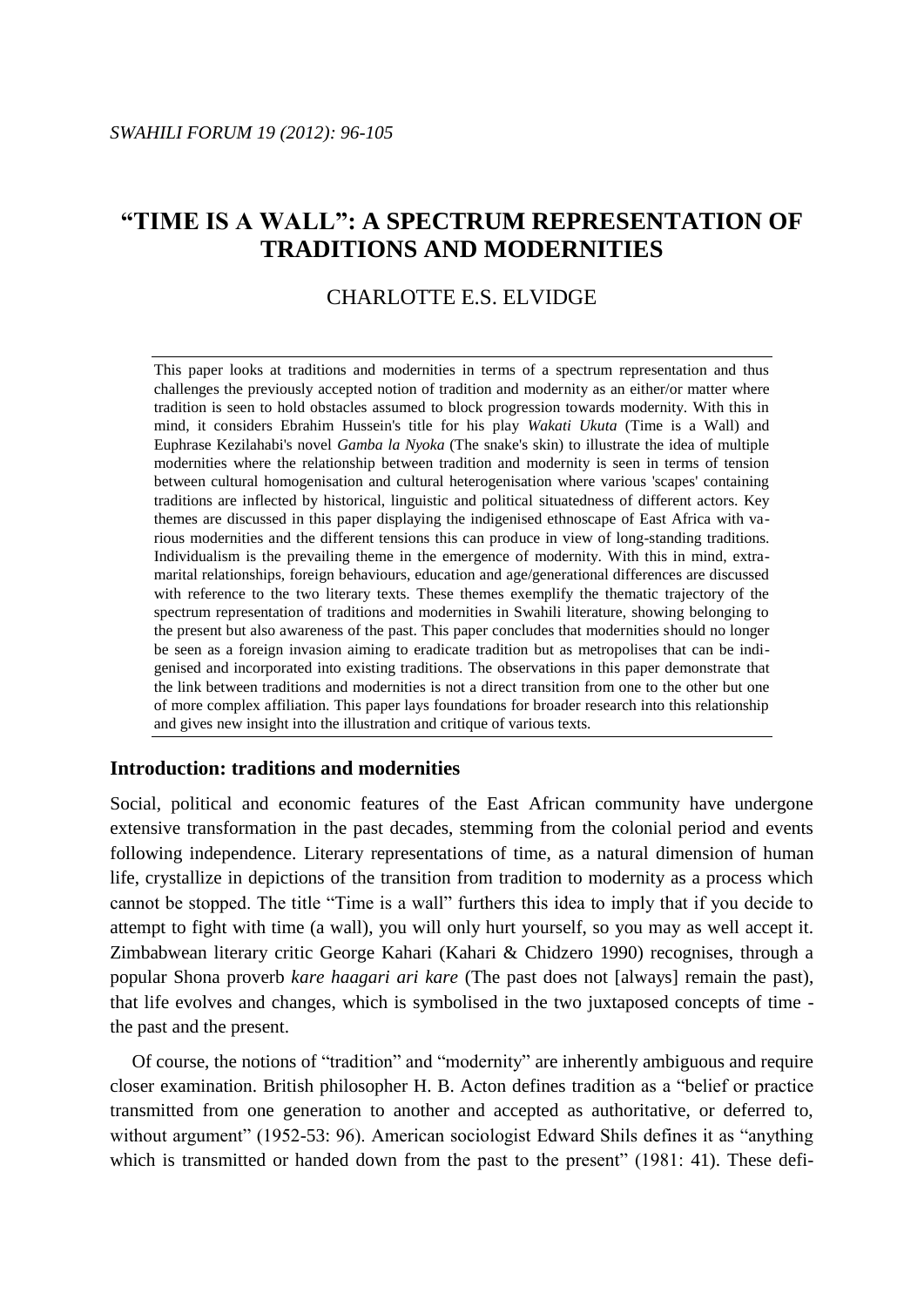nitions derive from the etymology of the Latin word *traditum*: that which is handed down from the past.

Contrary to traditional communalism, modernity is associated with the notion of individualism, which posits a society governed by the idea of every individual's intrinsic independence both from other individuals and from tradition. Modernity in Africa is largely defined in Euro-centric terms whereby its essence is derived from the West's values and ideals: Western societies are seen as the quintessence of modernity, the *mecca* to which peoples from non-Western societies go for inspiration and knowledge as to models of thought and action in pursuit of the development of their societies of transition to modernity (Gyekye 1997). These notions of modernity are problematic in that they confuse modernity with westernisation and development. Chabal and Daloz (1999) point out that the understanding of African modernity has been hampered by the tendency of social scientists to view Africa as backward and over-attached to tradition. They argue that because Western countries were the first to become technologically and managerially efficient, westernisation and development are often seen as synonyms of modernity.

# **Modernities indigenised, not eradicating traditions**

Arce and Long have suggested that, whilst modernity is a tendency that populates all spheres of the globe, it is not received passively. Rather, local actors appropriate various aspects associated with modernity in order to construct their own social worlds:

People […] do not experience the "arrival" of modernity as the disintegration of their "old" worlds, marked by the establishment of an unproblematic new and "pure" code of communication and rationality. Rather, they visualise reality as made up of "living" ensembles of imagined and felt experiences that juxtapose and interrelate different materialities and types of agency embracing notions associated with aspects of both modernity and tradition. (1999: 14)

Arce and Long also argue that the term "modern" connotes a sense of belonging to the present and an awareness of the past to which people can link and at the same time distance themselves (1999: 3).

These recent approaches question Rostow's influential earlier thesis (1971) which suggested the need to eradicate those "traditional" cultural and institutional obstacles which were assumed to block progress towards modernity and development. They also suggest that some of the results from this previous modernisation thesis such as the production of a series of dichotomies (for example tradition versus modernity) are in fact untenable. Endorsing this idea, Comaroff and Comaroff (1993) say it is perhaps preferable to speak of "multiple modernities" rather than modernity *tout court*. He points out that there is no simple linear movement from tradition to modernity. Chabal and Daloz (1999) support this, stating that one can be both traditional and modern at the same time, suggesting more of a spectrum representation of the relationship between tradition and modernity in which they exist together.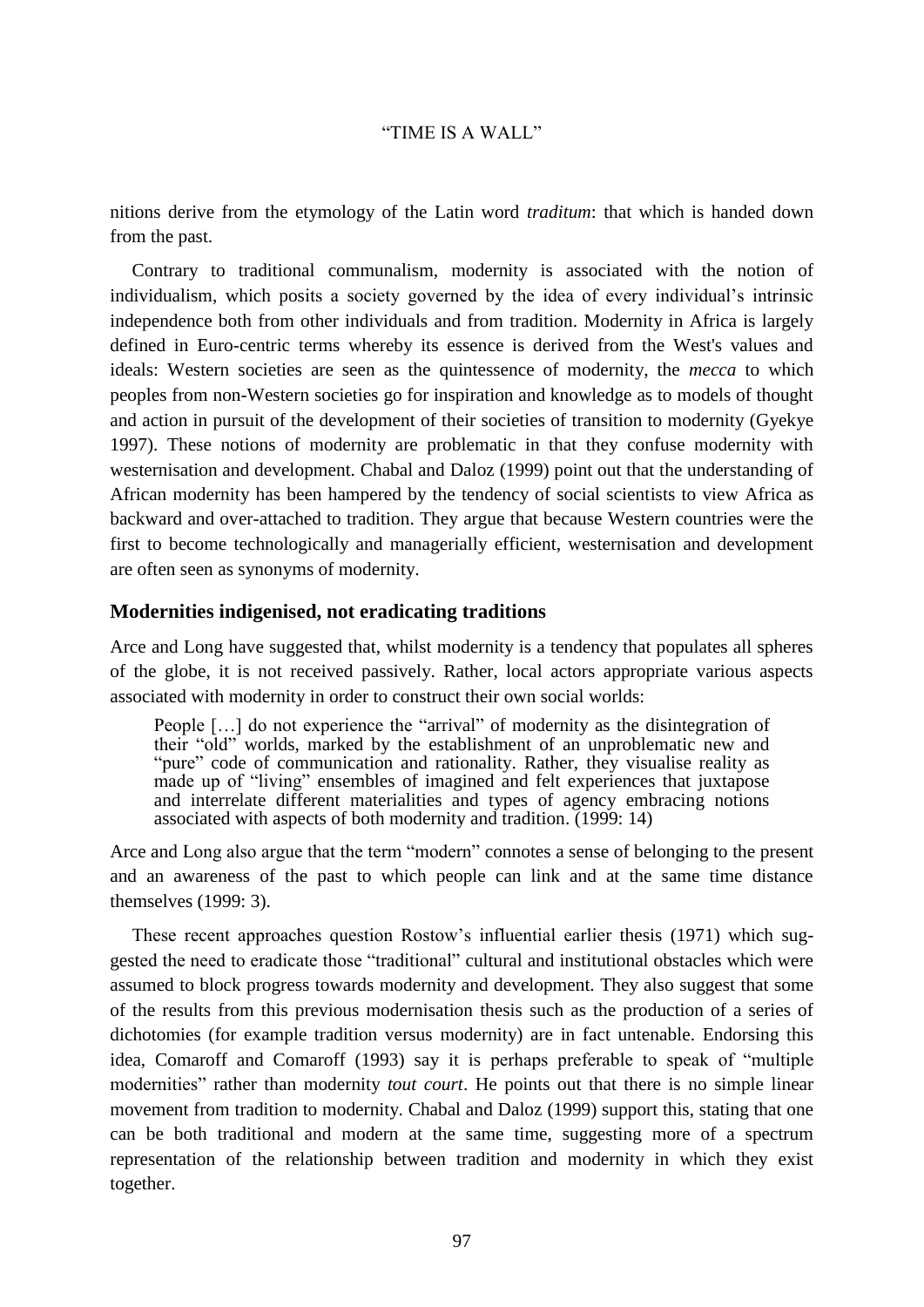In light of this, this paper will thus discuss "multiple modernities", as the Comaroffs (1993) suggest, and not necessarily modernity in a singular sense, where modernity can be seen to eradicate tradition and where tradition is presented as that which holds obstacles assumed to block progression towards modernity. It does not consider tradition and modernity as a dichotomy or as an either/ or matter but instead as a relationship in terms of a tension between cultural homogenisation and cultural heterogenisation, as theorised by Appadurai (1990: 195). Appadurai states that as soon as forces from various metropolises are brought into new societies they tend to become indigenised in one way or another. He thus suggests that one way of conceptualising a globalising world with its accompanying localising tendencies is to think in terms of a series of "scapes" which are not objectively given relations but "deeply perspectival constructs, inflected very much by the historical, linguistic and political situatedness of different sorts of actors" (1990: 197). Modernity thus no longer emulates a foreign invasion aiming to eradicate tradition but as various modernities which can be indigenised and incorporated into existing traditions. The East Coast of Africa is such an ethnoscape which will be discussed in this paper.

# **Conflict between the individual and society: the indigenisation of various modernities and its tensions**

This paper uses the novel *Gamba la Nyoka* (The snake's skin) by Euphrase Kezilahabi (1979) and the play *Wakati Ukuta* (Time is a Wall) by Ebrahim Hussein (1971) to exemplify the idea that you cannot fight with time but instead have to embrace what comes with it. The process of time brings a number of changes associated with modernities which, although situated under the same umbrella, can be received in different ways according to their context. This paper considers the Swahili ethnoscape and how the tensions between traditions and modernities are played out in the literature mentioned. Swahili literature, as any literature, is influenced by the authors' surroundings and the representation of current matters, observed in their particular choices of plot, setting and characters. Khamis expresses this through the change that can be seen in terms of a correlation between the intratextual and extratextual, with transformation in the inner textual structure being triggered by a "totalising" societal vicissitude as a result of a profound shift across a number of different spheres (2005: 92).

The emergence of an educated class in African societies, influenced by the western liberal ethos and political ideologies has brought increased attention to the conflict between the individual and society. Individual desires are, at times, in conflict with societal interests, and in traditional societies, the societal interests have priority over individual ones (cf. Mbiti 1969). But as Mazrui indicates, also in modern Africa, collective welfare is valued over individual rights and freedom. The "self" in African societies has always been very closely tied to the "other" and in many cases to the ancestors and the tribal chief. This means that the individual's actions and activities tend to reflect his or her position and role in society and participation based on the expectations and reaction of the "other" (2007: 39). There is,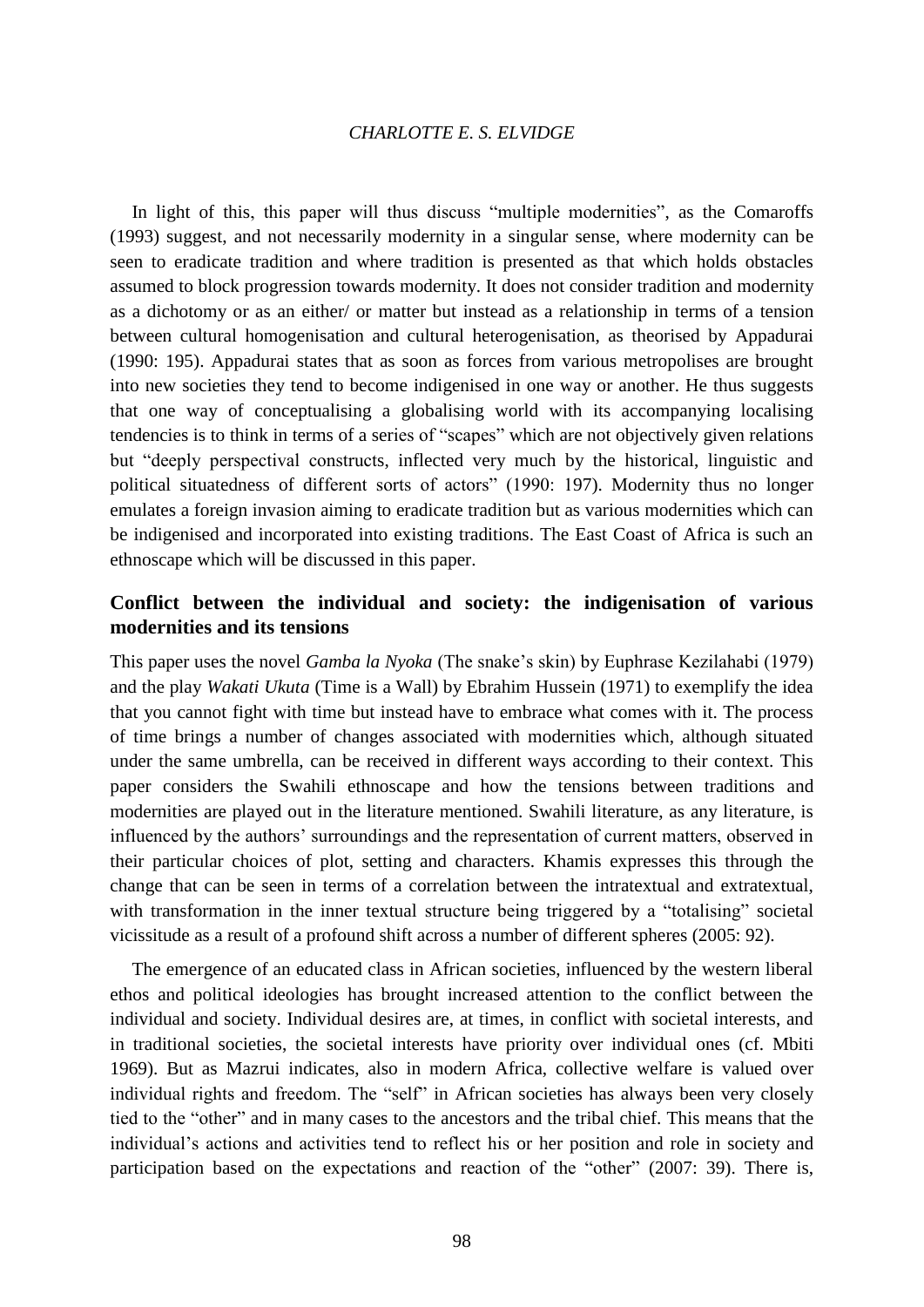however, a growing sense of change that comes with these modernities whereby individual desires have started to take precedence over collective ones. This thus creates a greater indigenisation of modernities in Swahili society which has affected local tendencies and behaviours.

Individualism is an inherent aspect of "the novel" in general terms (Watt 1957: 13). As shown by Philipson (1992), the novel in Swahili literature marks a transition from a collective society to a society of individuals with individual experience as the ultimate evidence of reality. Whereas previous literature reflected the general tendency of their cultures to conform to traditional practice, in the emergence of realism, the novel fully reflects this individualist and innovating reorientation.

Key themes are discussed in this paper displaying the indigenised ethnoscape of East Africa with various modernities and the different tensions this can produce in view of longstanding traditions. Individualism is the prevailing theme in the emergence of modernity. With this in mind, extra-marital relationships, foreign behaviours, education, and age/ generational differences will subsequently be discussed with reference to the two literary texts. Kezilahabi, a Tanzanian novelist, poet and scholar in his novel *Gamba la Nyoka* interrogates the validity of *Ujamaa* ideology and promotes the idea of the need of the society to forward with modernity. Hussein, a Tanzanian playwright, shows in the play *Wakati Ukuta* how the main character Tatu wishes to embrace Western values in a number of different ways, yet her mother wants differently for her. The play is an illustration of conflicting relations between traditions and modernities in Swahili society.

### *Extra-marital relationships*

The adulterous relationship between Mama Tinda and Padre Madevu in *Gamba la Nyoka* is one example in which individual desires conflict with collective interests. Mama Tinda endeavours to keep her relationship with Padre Madevu a secret in effort to protect their names: to maintain their good reputation in their community. Tinda's disapproval of her mother's actions parallels this since she is extremely conscious of the shame that these actions will bring to their family. "*Naona nyayo za pikipiki ya Padri Madevu...Mama, Padri Madevu simpendi!..watu wanatusema vibaya*" (I see the tracks of Padre Madevu's motorbike...Mother, I don't like Padre Madevu...people are speaking badly about us) (Kezilahabi 1979: 11).

Mama Tinda's relationship with Padre Madevu draws attention to a number of aspects that have distorted the traditional view of relationships and also religion. Both individuals' actions are carried out in view of a more individualised way of life, whereby the freedom to choose prevails. Mama Tinda engages in sexual relations when unmarried, however, in addition to this, Padre Madevu, a priest supposed to live in celibacy, is corrupt in his rapport with religion and goes against his alleged vocation from God. Despite the fact that Mama Tinda and Padre Madevu are both going against their communities' expectations regarding their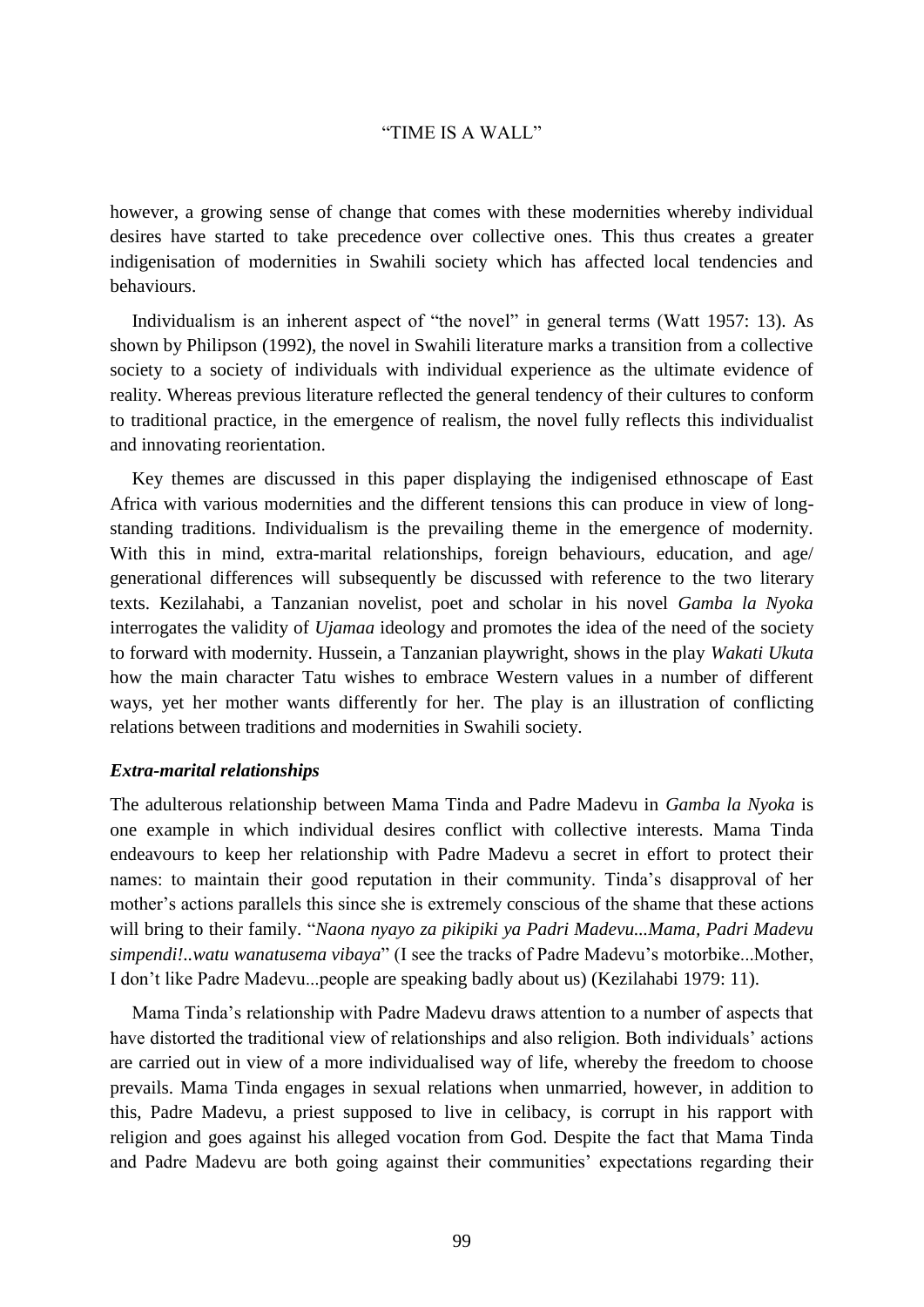personal identities, they decide to go ahead in jeopardy of judgement and bad words being spoken about them. Individual desires, under the umbrella of the influx of modernities, have taken precedent in these examples given. They do not present a dichotomous matter showing modernity eradicating the tradition of collective interests but a tensional relationship of traditions and modernities, collective interests and individual desires where certain modernities are embraced and indigenised into the ethnoscape.

#### *Tatu's behaviour - Uzungu*

 $\overline{a}$ 

Likewise, in *Wakati Ukuta*, Tatu's mother is cautious of the shame that Tatu's actions will bring to the reputation of their family: "Unalofanya wewe sio aibu yako tu, bali ya wote, mimi, baba yako, ukoo mzima" (Whatever you do is not only your shame, but everyone's, me, your father, the whole family) (Hussein 1971: 12). Conversely, Tatu has, undeniably, less concern for the reputation of her family. Tatu says "Sijali wanavyo fikiri watu" (I do not care what people think) (Hussein 1971: 12). Despite Tatu's mother being strongly against Tatu's actions, Baba Tatu seems to be more understanding of the situation. Baba Tatu's reaction to the conflict between Tatu and her mother emphasises the ongoing tension between traditions and modernities. He states that times have moved on, highlighting the importance of understanding and accepting societal change rather than fighting to oppose it. Tatu is adamant to embrace this social transformation inherent of the influx of modernities whilst her mother attempts to adjourn it. Hussein uses Baba Tatu to argue that modernities are inevitable. Furthermore, he attributes these changes, observed in Tatu's actions, to the kind of education that Tatu and her peers are exposed to:

We were not like our parents. And, in the same way, these are our children. [*id est* our children are different from us just as we were different from our parents]. They study Western things, we buy them Western clothes, they go to school to learn about Western lifestyles-and they will copy the Western way in speaking, in dressing, in traditions, and even character. We see it as bad; they see it as good and admirable. There is no-one who is able to fight time. Time is a wall, if you fight with it you will hurt yourself.<sup>1</sup> (Translation of the author)

Additionally, terming Tatu's characters as *tabia za kizungu* (foreign behaviours) associates the modernities with what is foreign. *Uzungu* is an expression of a lifestyle which is un-African – foreign and presented as being amoral and asocial, full of glitter and wealth but also one full of deception and lost moral values (Blommaert 1997). Western education, it is argued, not only alienates the educated from his/her social and traditional circles but also brings with it undesirable foreign values – one being individualism. At the same time, the issue is not a simple opposition between African and Western: the assessment of Tatu's

<sup>1</sup> *Sisi hatukuwa kama wazee wetu. Basi na hawa sasa watoto wetu vile vile.Wanasoma kizungu, tunawavalisha kizungu, wanakwenda shuleni kusoma kizungu-na wataiga kizungu katika kusema, mavazi mila hata na tabia. Sisi tunaona mabaya, wao wanaona mazuri.Hakuna mtu anaweza kushindana na wakati.Wakati ukuta ukipigana nao utaumia mwenyewe.* (Hussein 1971: 17)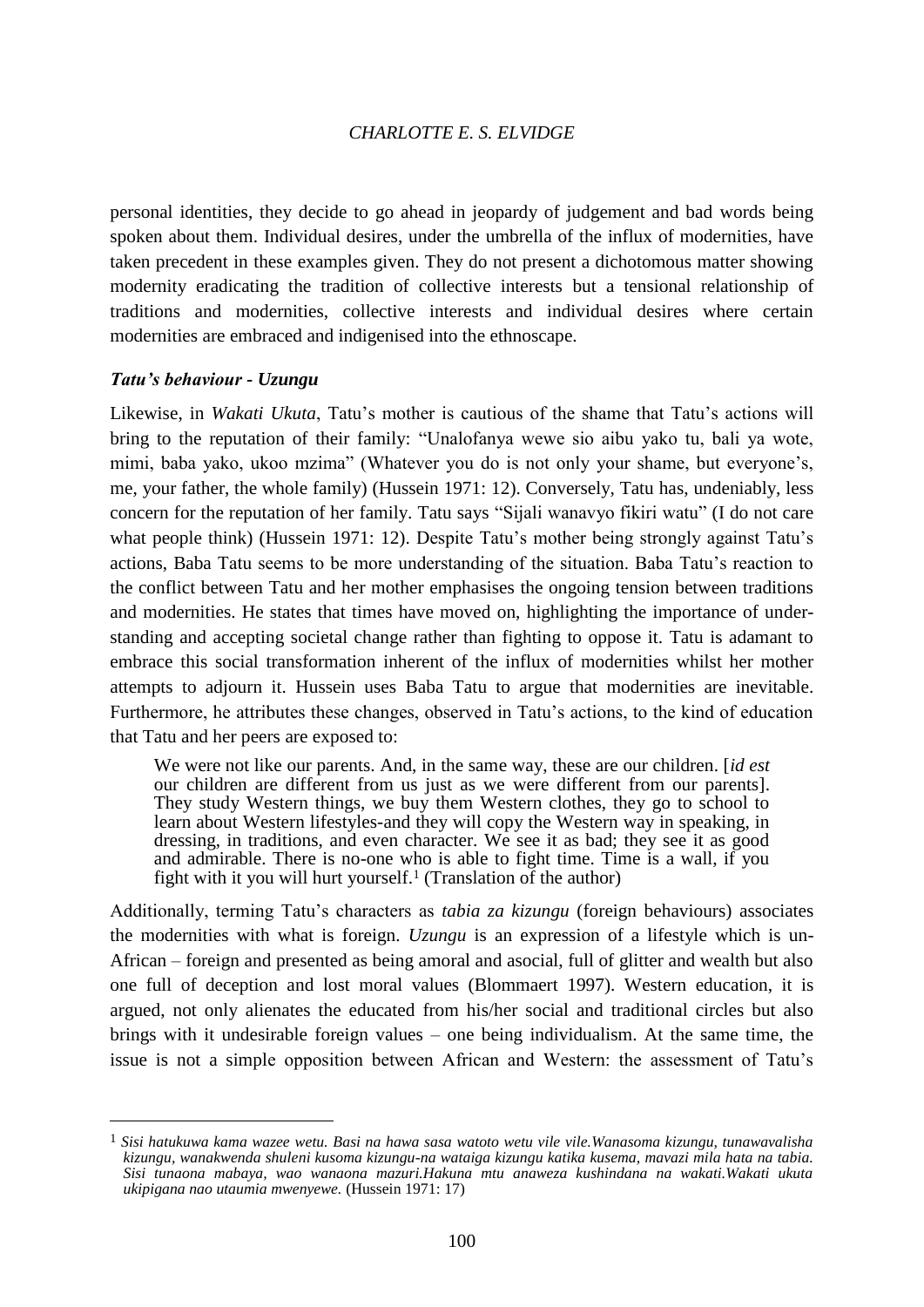character comes from an Islamic perspective, which, although over time has fused itself with "Africanness", is still "foreign" just as *Uzungu* is.

### *Education*

It is also important to understand education in the context of socialism, as depicted in *Gamba la Nyoka.* Nyerere asserts that education should prepare young people for the work they will be called to do in Tanzanian society - a rural society where improvement will depend largely upon the efforts of the people in agriculture and in village development (Nyerere 1967). Amongst few other privileged people in society to attend university, Mambosasa and Mamboleo (two university graduates in respective villages in the novel *Gamba la Nyoka*) were educated with fundamental knowledge and experience and were expected to be key, influential actors in the implementation of *Ujamaa* in Tanzania. This expectation was initially fulfilled, when Mamboleo and Mambosasa brought positive changes in their community of Bucho. The elders of Bucho village derived tremendous joy from their individual educational success but also from their encouraging participation in Bucho. They contributed considerably to the digging of new wells, better cotton and rice prices and starting a community shop with more affordable costs. Thus, to some extent, Mamboleo and Mambosasa were both involved in their societies, using their education for the development of their village.

However, what Kezilahabi is particularly critical of, is the over-reliance of the educated elites on books for knowledge and problem solving. This is exemplified when Mambosasa asks Mamboleo: "Umesoma vitabu vingapi mwenzangu?" (How many books have you read my brother) (Kezilahabi 1979: 57). The notion of deriving intelligence and ability from scholarly expertise emanates from the perceived Western tendency to study for the sake of knowledge as such or of one's personal education, not necessarily with the intention to employ knowledge for a specific practical objective. Although Nyerere envisioned *Ujamaa* as a continuation of traditional African lifestyle, the influx of various modernities and Western styled education made it only inevitable that people became engrossed in themselves and their own achievements, with their actions directed solely towards personal gain or happiness. These "metropolises", as Appadurai (1990) describes, are indigenised into society regarding the issue of education and show the relationship between existing traditions and modernities in terms of a tension of the integration of modernities where individualism floods into a society with long-standing traditions and roots in traditional communalism. Many people no longer perceive education as something to grasp in view of the greater good of their community but for personal achievement and success thus highlighting the height of individualism in the influx of modernities, but also the way in which scapes are inflected by the relevant situatedness of different actors on a scale, thus allowing traditions and modernities to live and be seen alongside each other not as an either/ or matter.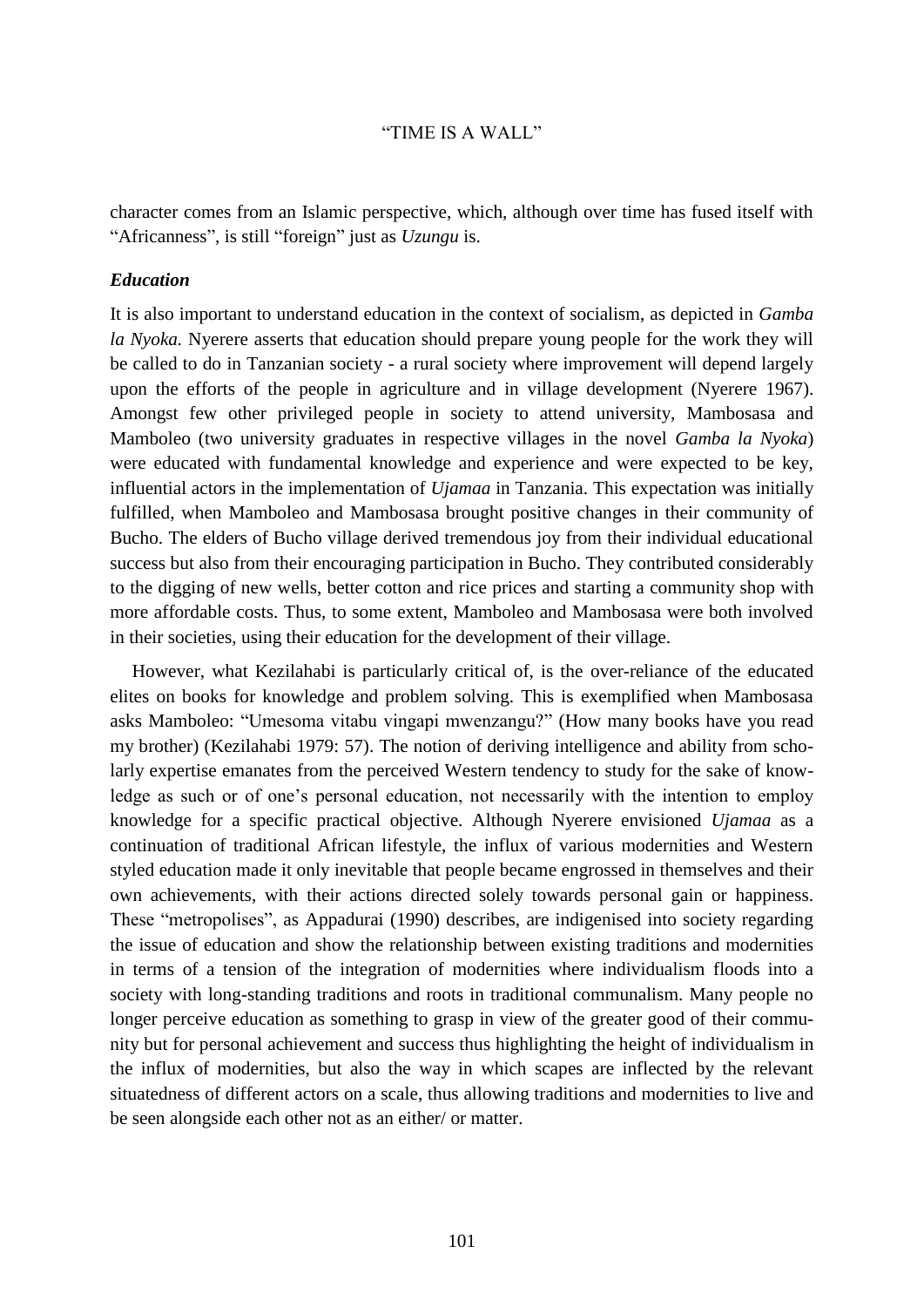#### *Age/ generational differences*

Education has also contributed to generational differences. Whilst age in itself used to play a prominent role in assigning and exercising leadership in "traditional" Swahili societies, change can be observed whereby the elites (those with formal education) assumed roles that were previously always occupied by elders. Mamboleo and Mambosasa exemplify this in that when they graduate from university, they are entrusted with helping Bucho adopt *Ujamaa*. This contrasts with the way in which Nyerere envisioned *Ujamaa*: as a continuation of traditional African lifestyle in which education would build upon the existing social relations – not disrupt them (Nyerere 1967). The educated youth claim to anticipate the bleak future for the uneducated (including the elders) suggesting that education is "everything", unlike traditional norms where seniority is given preference.

This emphasises the need to move on as time progresses, otherwise you will be left behind. However, it also shows the understanding of the struggle experienced in attempt to keep up with the rapidly transforming society: "*Unafikiri Jumatano inaweza kufika kabla ya kuona asubuhi na jioni ya Jumanne?...Wewe umeiona hiyo Jumatano, wao wanaishi Jumatatu; na sasa unawataka wairuke hiyo Jumanne*" **(**Do you think Wednesday can arrive before seeing the morning and evening of Tuesday?...You have seen Wednesday, they still live in Monday; and now you want them to jump over that Tuesday [*id est* straight from Monday to Wednesday]*)* (Kezilahabi 1979: 23).

Education, as part of the indigenisation of various modernities in East Africa, is seen to be a disruption to the way in which roles are assumed in traditional Swahili society due to the new tensions between existing traditions and the influx of modernities. Both the elders and the youth stand firm in their views, representing the tension in the indigenised ethnoscape however, it is argued that although these tensions arise, they should be regarded in terms of a spectrum representation, being able to exist together, not as separate entities, according to Acre and Long (1999), belonging to the present but having an awareness of the past. This is clearly shown in Kezilahabi's depiction of societal transformation in the simple description of the sequence of days of the week where he describes different groups of people living in certain days of the week, showing their development on the scale of traditions/ modernities.

#### *Modernities are harmless*

Despite the influx of modernities being portrayed as particularly conflicting with traditions, it is often more harmful to fight it than accept it as shown in both Kezilahabi's and Hussein's texts. The title of Hussein's play in itself shows his position on modernity – it is inevitable and "ukipigana nao utaumia mwenyewe" (if you fight with it you will hurt yourself) (Hussein 1971: 17) by knocking yourself against the wall.

*Gamba la Nyoka* provides us with perhaps the most notable and powerful articulation of this when Mzee Chilongo refuses to subject to the changing times, preferring instead to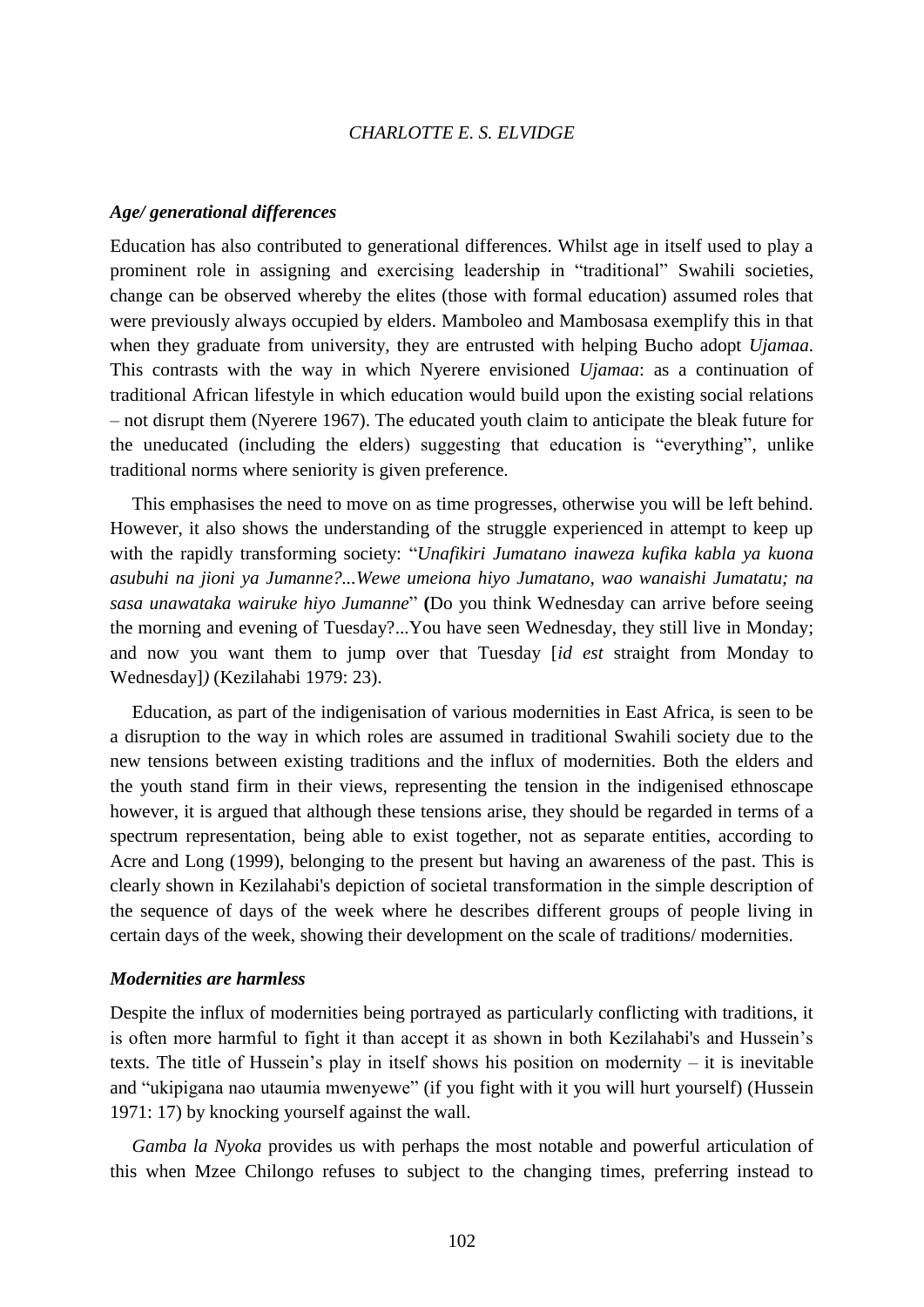continue with what he is used to. He refuses to shower at his home place "like a sick person" and instead goes to the river to bathe. At the river, he sees what, at first, appears to be a very harmful animal – a snake. So he runs back to gather means to fight it and to destroy the harmful creature with stones. After throwing a few stones, he realises that it is just a harmless snake's skin.

Mzee Chilongo recognised - it was a snake's skin. He started to laugh at himself before starting to wash himself. This was the way it was for Mzee Chilongo and others of his kind. Society had left him behind. Society had stretched itself and now it was no longer there where he was. The past has its time. The past is worth being studied; but it does not last forever.<sup>2</sup> (Translation of the author)

The initial reaction of Mzee Chilongo to the snake parallels the response of Swahili society to various modernities. The snake is employed as a metaphor to represent modernity. The verb *kujinyumbua*, used to mean "to extend, to stretch itself/ oneself", undergoes an extension of its first meaning to the figural one "to leave old things behind, to progress" in the illustration of societal transformation (Diegner 2002: 65). In this sense, despite the snake shedding its skin, it does not lose its life but instead unmasks a new skin underneath. Hence Kezilahabi argues that modernities, change and laying aside the past is deemed necessary to make way for a transformation of societal life. He endorses the view that the issue of tradition and modernity is not an either/or matter but in fact needs to be viewed as a spectrum representation where they can both co-exist and where modernities are indigenised or incorporated into existing traditions according to the society. Mzee Chilongo is depicted positively in the fight against *Ujamaa,* but he is ridiculed in his undiscriminating resentment of change.

# **Conclusion**

 $\overline{a}$ 

This article has demonstrated the tension between traditions and modernities in *Gamba la Nyoka* and *Wakati Ukuta* and the prevailing idea that "wakati ukuta" (time is a wall). The influx of various modernities is inevitable and must be embraced, not necessarily as an eradication of tradition, but as a process whereby "scapes" (Appadurai 1990), which comprise various traditions, are inflected by actors introducing various modernities as an indigenisation process and not as a course of replacement. The futility of the attempt to fight against time is prominently featured in both texts considered in this paper. In these literary depictions, individualism is a central theme which traverses a number of key aspects of these different modernities, namely extra-marital relationships, foreign behaviours, education, and age/ generational differences. These themes exemplify the thematic trajectory of the spectrum representation of traditions and modernities in Swahili literature, showing belonging to the present but also awareness of the past. These observations have challenged the previously

<sup>2</sup> *Mzee Chilongo alitambua - lililikuwa gamba la nyoka. Alianza kujicheka mwenyewe kabla ya kuanza kukoga. Hivyo ndivyo ilivyokuwa kwa Mzee Chilongo na wengine wa aina yake. Jamii ilikuwa imemwacha nyuma. Jamii ilikuwa imejinyumbua na sasa haikuwa pale alipokuwa. Ukale una wakati wake. Ukale unastahili kuchunguzwa; lakini haudumu milele.* (Kezilahabi 1979: 150)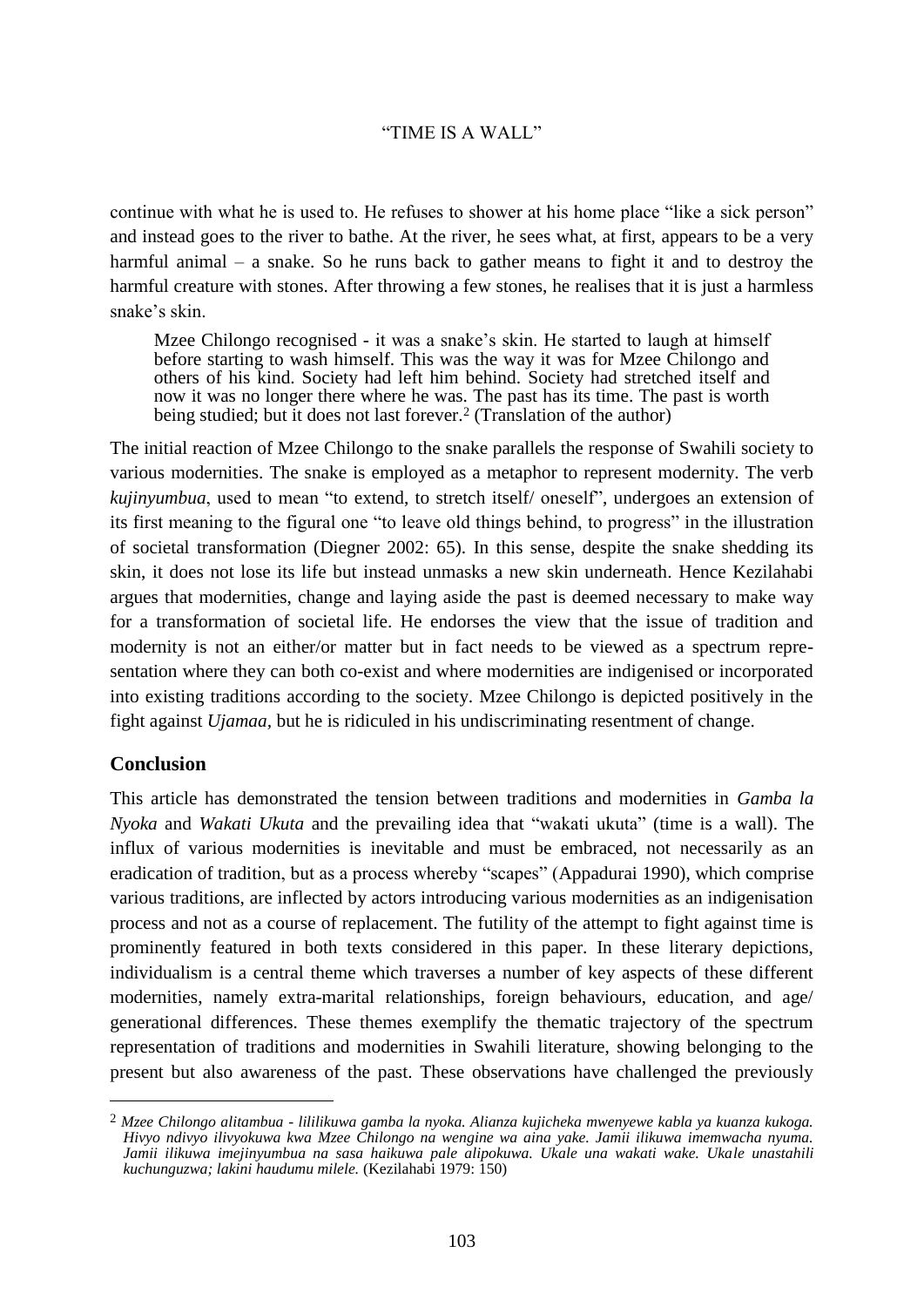accepted notion that tradition and modernity are two separate entities where the latter replaces the former. Various modernities and traditions as part of a spectrum relationship have been demonstrated clearly throughout this article. Modernities are inherently associated with individualism which clearly penetrate and stir up the different scapes holding existing traditions as seen in the two literary depictions given. It is, however, the inter-relational link highlighted in this paper between modernities and traditions which creates the idea that modernities should no longer be seen as an evil foreign invasion aiming to eradicate all traditions in society but should rather be embraced and indigenised in an appropriate way to that society and series of scapes. This observation and evaluation calls for a closer look into the relationship and linkage of tradition(s) and modernity/ modernities which can no longer be seen as a direct transition from one to the other, but as a much more intricate and complex affiliation which requires greater examination. This article lays foundations for a broader view of research into this relatively new perspective on the relationship between tradition and modernity and particularly the way in which it is displayed and critiqued in various texts.

# **References**

- Acton, Harry B. 1952-53. Tradition and Some Other Forms of Order: The Presidential Address. *Proceedings of the Aristotelian Society, New Series* 53: 1-28*.*
- Appadurai, Arjun. 1990. Global Ethnoscapes: Notes and Queries for a Transnational Anthropology. *Recapturing Anthropology: Working in the Present*, ed. by R. G. Fox. Santa Fe: School of American Research Monographs. Pp. 191-210.
- Arce, Alberto & Norman Long. 1999. *Anthropology, Development and Modernities.* London and New York: Routledge.
- Blommaert, Jan. 1997. The Impact of State Ideology on Language: Ujamaa and Swahili Literature in Tanzania. *Human Contact through Language and Linguistics*, ed. by Smieja, Birgit & Meike Tasch. Frankfurt: Peter Lang. Pp. 253-270.
- Chabal, Patrick & Jean-Paul Daloz. 1999. *Africa Works: Disorder as Political Instrument.*  Bloomington: Indiana University.
- Comaroff, Jean & John Comaroff. 1993. *Modernity and Its Malcontents: Ritual and Power in Postcolonial Africa*. Chicago: University of Chicago.
- Diegner, Lutz. 2002. Allegories in Euphrase Kezilahabi's Early Novels. *Swahili Forum* 9: 43- 74.
- Gyekye, Kwame. 1997. *Tradition and Modernity: philosophical reflections on the African experience.* New York: Oxford University.
- Hussein, Ebrahim N. 1971. *Wakati Ukuta.* Dar es Salaam: East African Publishing House.
- Kahari, George P. & Bernard T. Chidzero. 1990. *The Rise of the Shona Novel: A Study in*